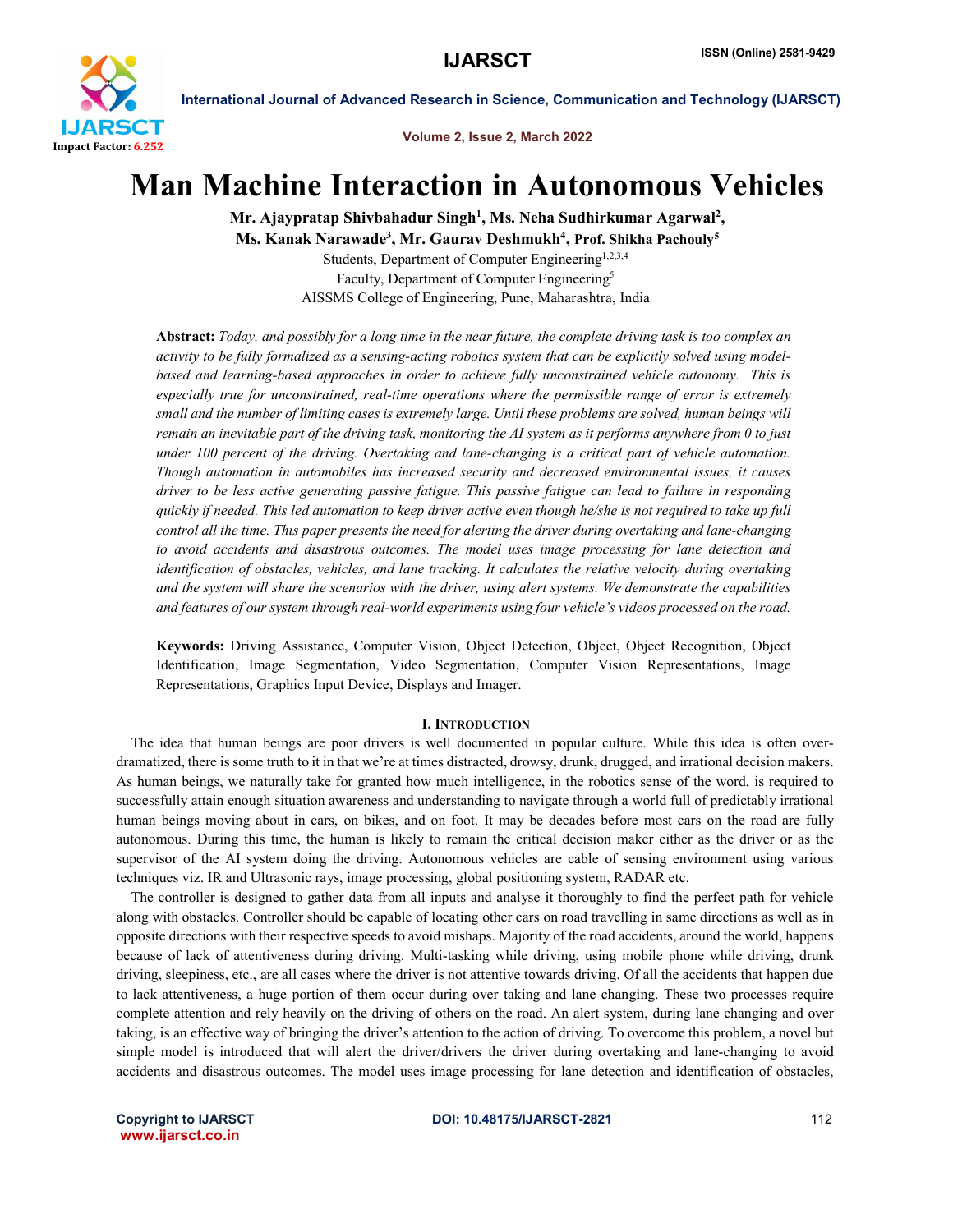

## Volume 2, Issue 2, March 2022

vehicles, and lane tracking. It calculates the relative velocity during overtaking and the system will share the scenarios with the driver, using an alert system.

### II. LITERATURE SURVEY

 Lex Fridman, Daniel E. Brown, Michael Glazer, William Angell, Spencer Dodd, Benedikt Jenik, Jack Terwilliger, Aleksandr Patsekin, Julia Kindelsberger, Li Ding, Sean Seaman, Alea Mehler, Andrew Sipperley, Anthony Pettinato, Bobbie Seppelt, Linda Angell, Bruce Mehler, Bryan Reimer- "MIT Advanced Vehicle Technology Study: Large-Scale Naturalistic Driving Study of Driver Behavior and Interaction with Automation." - In this paper, the Authors have explained and reported the requirements of creating a proposed hardware and software's for lane-detection and alerting systems. The Authors have also explained about various datasets, data logging, data processing methods, deep learning of autonomous vehicles and future extensions and scope that can be helpful for the model proposed.

 Abhishek Shriram Umachigi Department of Electrical Engineering Michigan Technological University- "Human Computer Interaction (HMI) in autonomous vehicles for alerting driver during overtaking and lane changing." -In this paper, the Authors have explained about how to build a computer vision (AI) based model that will provide alerts while changing lanes and the possible challenges the model will face. The Authors have also explained how to propose graphical displays for the detection of lanes and objects and explained the heuristic evaluation of the model proposed.

 Seong-Woo Kim, Member, IEEE, Baoxing Qin, Zhuang Jie Chong, Xiaotong Shen, Wei Liu, Marcelo H. Ang, Jr., Emilio Frazzoli, Senior Member, IEEE, and Daniela Rus, Fellow, IEEE- "Multivehicle Cooperative Driving Using Cooperative Perception: Design and Experimental Validation." - In this paper, the Authors have provided a design and experimental validation of cooperative driving using cooperative perception. The extended perception range by the support of cooperative perception enables the driver to know the traffic situation even beyond line-of-sight or beyond field-of-view. The proposed system provides a see-through forward collision warning, overtaking/lane-changing assistance and automated lane-change capability using cooperative perception. The Authors have also explained how the detection and alerting system should work in real life scenarios.

 Joseph Redmon, Santosh Divvala, Ross Girshick , Ali Farhadi, University of Washington, Allen Institute for AI, Facebook AI Research- "You Only Look Once: Unified, Real-Time Object Detection." - In this paper, the Authors present YOLO model which processes images in real-time at 45 frames per second. A smaller version of the network, Fast YOLO, processes an astounding 155 frames per second while still achieving double the map of other real-time detectors. The Authors have also explained about how YOLO can be used for lane and object detection and how it is better than most of the other existing detection models.

 Xuqin Yan, Yanqiang Li Institute of Automation, Shandong Academy of Science Shandong Provincial Key Laboratory of Automotive Electronic Techniques Qilu University of Technology (Shandong Academy of Science) Jinan, China- "A Method of Lane Edge Detection Based on Canny Algorithm."

 In this paper, the Authors present a method of lane edge detection based on Canny algorithm. Firstly, according to the importance in lane markings recognition, the road image is divided into three regions. Only the regions with useful information are processed. Then by the features of gray distribution and lane markings width, some noises are removed from the image. Using the shape features of lane markings, the lane edges are detected based on Canny algorithm. Finally, by use of the Hough transform theory, lane detection is achieved.

### III. LIMITATIONS OF EXISTING SYSTEMS

- 1. Models cannot decide over which dataset can be the best to be used.
- 2. Man Machine Interaction signals take much time for delivering alert messages.
- 3. YOLO might make some localization errors.
- 4. Video processor might not be able to process the video accurately.
- 5. Background noise during analysis of video is not avoided.

### IV. PROPOSED SYSTEM

Copyright to IJARSCT **DOI: 10.48175/IJARSCT-2821** 113 www.ijarsct.co.in Computer Vision and AI is helping to design models which will assist drivers in the perception of any dangerous situations before, to avoid accidents after sensing and understanding the environment around itself. To date there have been numerous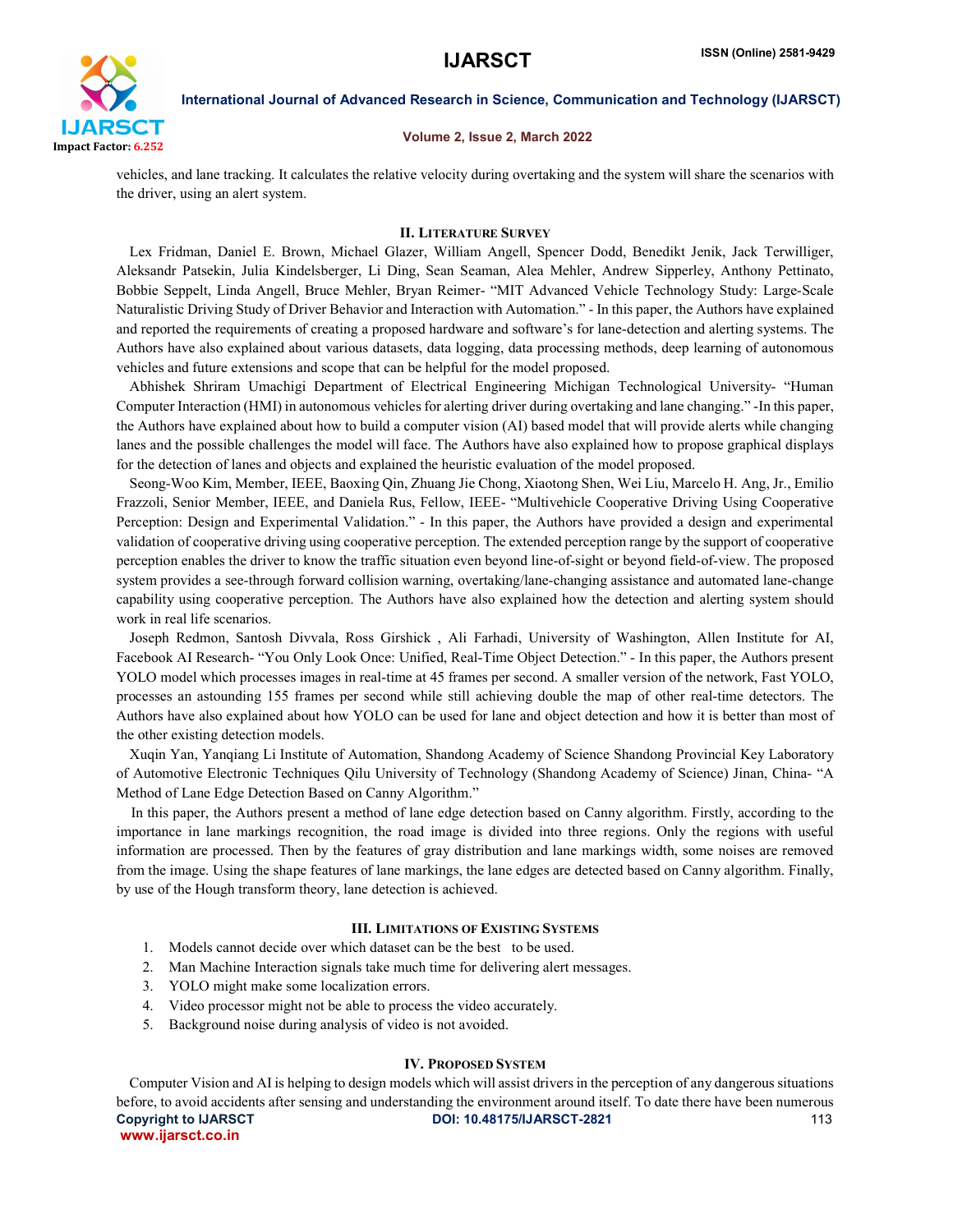

# Volume 2, Issue 2, March 2022

studies into the recognition. Traffic accidents have become one of the most serious problems. The reason is that most accidents happen due to negligence of the driver. Rash and negligent driving could push other drivers and passengers in danger on the roads. More and more accidents can be avoided if such dangerous driving condition is detected early and warned to other drivers. Lane detection is not enough for avoiding mishaps while driving. Our proposed software model is also providing some basic alert messages when lanes are changed while driving which can be very helpful as the driver will not have to constantly look at the screen while he/she/they change the lanes. This prototype has compared various detection methodologies, data processing techniques, data storing logic, data analysis process and has come up with a software code which will give the desired output. The model makes use of COCO dataset, YOLO and Canny edge detection, Hough transform algorithm and OpenCV python for successful implementation. At first the video is taken as an input and processed or analysed to obtain the lane detection and object detection using YOLO, Canny edge and Hough transform algorithm. Then depending upon the changing lanes, the model yields desired voice alert messages while the detection of lanes and objects is still in process. Once the entire video is analysed, the model saves the new processed video with detected lanes and objects along with canny edge detections in the drive folder mentioned. The model is brought in use using Google Collab and OpenCV using python programming. The proposed model will be very useful in autonomous vehicles and will help in reducing road accidents if brought into major level implementation. The below System Architecture diagram explains the working of the proposed model in a very basic way.



Figure 1: System Architecture.

# V. CONCLUSION

 Thus, a survey on lane and object detection and voice alerting system can prove to be helpful in avoiding road accidents and an efficient system in autonomous vehicles. This proposed model compares various factors to build a efficient model from the existing ones. This model proposed will be helpful in lane changing, will alert the driver/user through voice alerts and will be very cost efficient. With this project we try to shift the driver's role towards a supervisory control of their vehicle. This model will assist drivers/users with technologies that will enhance the driving experience with minimum to no mishaps.

# **REFERENCES**

- [1]. Lex Fridman, Daniel E. Brown, Michael Glazer, William Angell, Spencer Dodd, Benedikt Jenik, Jack Terwilliger, Aleksandr Patsekin, Julia Kindelsberger, Li Ding, Sean Seaman, Alea Mehler, Andrew Sipperley, Anthony Pettinato, Bobbie Seppelt, Linda Angell, Bruce Mehler, Bryan Reimer- "MIT Advanced Vehicle Technology Study: Large-Scale Naturalistic Driving Study of Driver Behavior and Interaction with Automation."
- [2]. Abhishek Shriram Umachigi Department of Electrical Engineering Michigan Technological University- "Human Computer Interaction (HMI) in autonomous vehicles for alerting driver during overtaking and lane changing."
- [3]. Seong-Woo Kim, Member, IEEE, Baoxing Qin, Zhuang Jie Chong, Xiaotong Shen, Wei Liu, Marcelo H. Ang, Jr., Emilio Frazzoli, Senior Member, IEEE, and Daniela Rus, Fellow, IEEE- "Multivehicle Cooperative Driving Using Cooperative Perception: Design and Experimental Validation."

www.ijarsct.co.in

Copyright to IJARSCT DOI: 10.48175/IJARSCT-2821 114